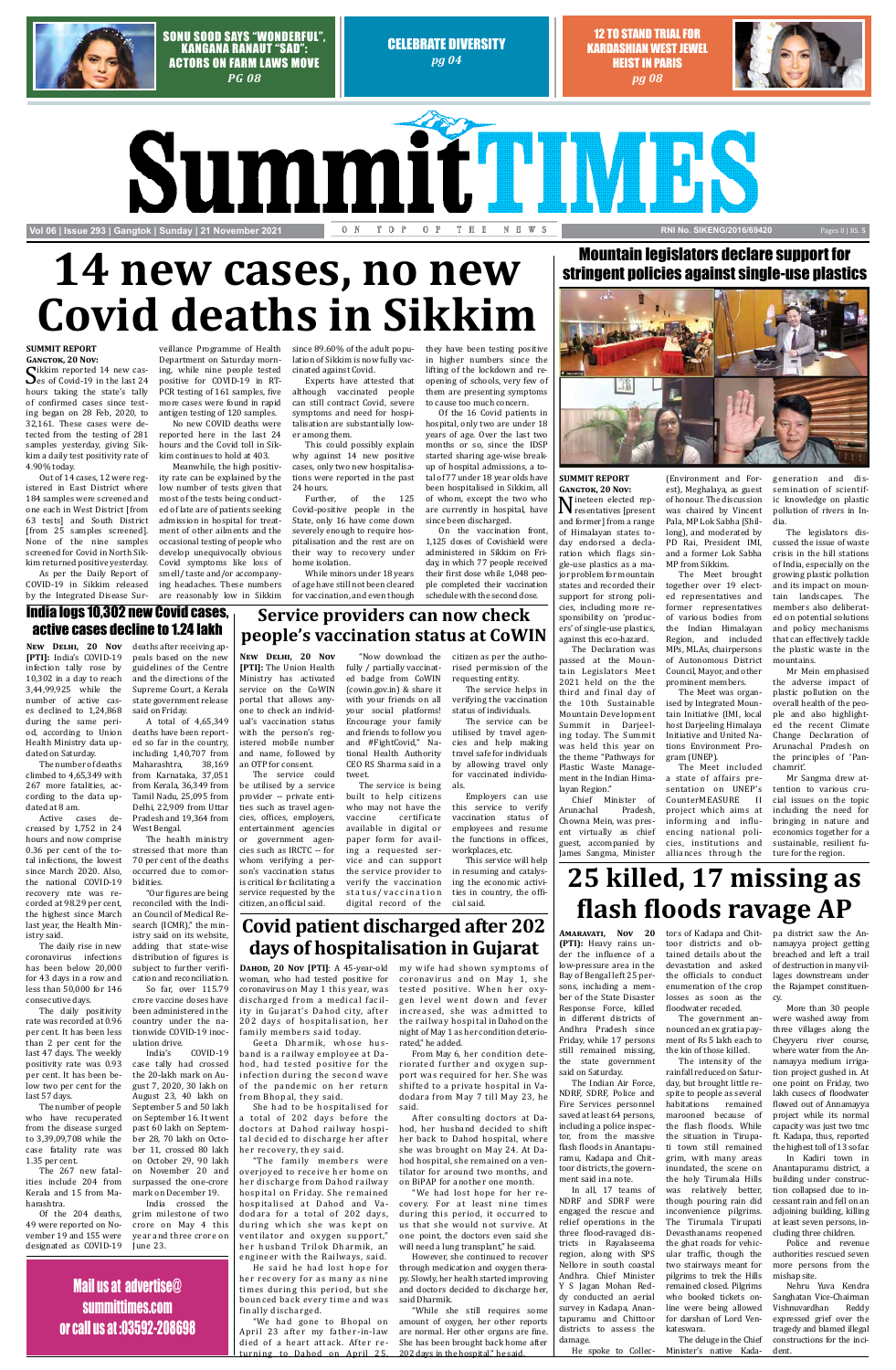## **Ex-Panchayat of Upper Suntaley accuses SKM office bearers of assault**



#### **Summit Report Gangtok, 20 Nov:**

**Former** Panchayat,<br>
Forma Kumar Karki<br>
From Upper Suntaley in from Upper Suntaley in South District has alleged that office bearers of Sikkim Krantikari Morcha party assaulted him inside the Panchayat Bhawan at Sadam on 18 Nov. Following the same,

he filed a written complaint at Melli Police Station against SKM CLC general secretary, Tek Bahadur Gurung, ward president, Tilak Karki and other office bearers of the party, Sunil Gurung, Dhiren Gurung and Sukraj Karki for assaulting him. He further alleged that the police asked him to settle the matter with the accused instead of following due process. Speaking about the

ference here on Saturday, Mr Karki mentioned that he went to Sadam Panchayat Bhawan to participate in the tender process of a RWSS repair work from Simpani to Gairi Gaon in Upper Suntaley under Sadam-Suntaley GPU having estimated cost of Rs 1 lakh on 18 Nov. "The said office bear-

ers of the ruling Sikkim Krantikari Morcha party tried to force me to not participate in the tender process and attacked me when I objected," he said. He said that it is really unfortunate that a former panchayat was assaulted in the office from where he worked for the people for five years in front of Panchayats and people.

incident in a press conthe concerned department to cancel the tender and to call a fresh tender in a transparent and democratic manner. He further demanded that SKM CLC general secretary, Tek Bahadur Gurung and others involved should give a proper explanation on the entire incident in front of panchayats and people pres-

Further, the Area<br>MLA visited ongo-MLA visited ongo-<br>ing construction construction of PMGSY Road & Bridges at Phee- Kyo-

Mr Karki requested

GANGTOK, 20 Nov:<br>
CAATHI, an NGO sup-SAATHI, an NGO sup-<br>Sported by TITAN<br>Company Ltd., organised Company Ltd., organised three-day Online Peer Educators Training for Students on different aspects of substance abuse and various life skills from 18–20 Nov, a press release informs.

ent during the incident. SDF vice-president, Krishna Kharel stated that the party strongly criticizes and condemns the incident. He stressed that after forming the government it is the duty of the party in power to safeguard the interest of every person in the State. He further demanded that the police take immediate action on the incident.

Dzongu MLA inspects ongoing construction of roads and bridges



#### **WANGCHUK BHUTIA Dzongu, 20 Nov:**

MLA Dzongu cum Advisor Power Department, Pintso Namgyal Lepcha inspected the ongoing construction of a Bridge at Dett khola in Lower Dzongu, North Sikkim,

today. As per the engineer, the bridge will be completed in a month and a half.

**GANGTOK, 20 NOV:**<br>**T Tamro Sikkim Party's Hamro Sikkim Party's**<br>
bhaichung Bhutia<br>
bday extended financial today extended financial support to four students of Gyalshing Government College who were expelled earlier this year.

ng which connects Sagyoung to Gorunder, Lum Gor Sangtok GPU.<br>The inspection took inspection took place in the presence of AE, PMGSY, Nima Tashi Dopthapa, JE, Songmit Lepcha and contractor, Laku Limboo.

### *Online Peer Educators Training for students by SAATHI*



**SUMMIT REPORT**

Total of 98 students from 8 different Government Schools namely: 1) Tarpin Govt Secondary School, 2) Sudunglakha Govt Secondary School, 3) Sama Lingdum Govt Secondary School, 4) Sawaligaon Govt Secondary School, 5) Lower Samdong Secondary School, 6) Karongthang Govt Secondary School, 7) Lingee Paiyong Govt Secondary School and 8) Tingchim Govt Secondary School of Sikkim participated in the training.

During the online training, the students were trained on physical, emotional and social effects of alcohol,<br>marijuana, tobacco marijuana, and other substances; Effects of drugs and alcohol abuse in educa-

success; How to say "no" to drugs in practical situations and to have a posi-

tive attitude.

## "Farjiwada Exposed": Nawab Malik's latest attack on Aryan Khan case probe<br>BAI, 20 Nov in the drugs-on-c

Various resource person covered topics like MO, Dr Kulzang Lama, School Health, took session on Medical Aspects of substance abuse, Counselor SRDS Nimtar, Udai Rai shared his life experience with students, Research Scholar, Counselling Psychologist and Entrepreneur, Roshni Chhetri took a session on Decision Making, Problem Solving & Critical Thinking. Motivational Speaker, Ashish Bangdel covered the topic on Coping with emotion and stress/peer pressure. Similarly, Social Media-usage and awareness covered by Assistant Program Manager (SAATHI) Team, Sumitra Chettri and final session on Legal Aspects on Substance Abuse was covered by Police Inspector, Narayan

tion, goals and future vided to the students. Kumar Rai, Pakyong Police Station. The training concluded with feedback send through Google form and an e-certificate was pro-

any positive evidence on record to convince this Court that all the accused persons with intention agreed to commit unlawful act," the order read.<br>"Merely

because Aryan Khan, Arbaaz Merchant, and Munmun Dhamecha were travelling in the same cruise, that by itself cannot be a foundation for the charge of conspiracy against them," the court added.

## CM must apologise to 4 students expelled from Gyalshing College: Bhaichung

**Summit Report**

Mr Bhutia said that the four students - Pravin Upreti, Praveen Basnett, Loknath Chettri and Nakul Sharma - were expelled for demanding better infrastructure in their college.

"This SKM-led govt is acting in a dictatorial manner by denying them their basic Right to Education. They even went to the extent of calling them anti-nationals just because they showed solidarity with the farmers' protest. I urge the CM Mr

PS Golay and his Govt to stroy their and their families' lives in every possible way. When the PM Mr Modi can apologise, why can't the CM and SKM Govt also do the same? I also urge the government to compensate the students and their families financially for the distress caused to

apologise to these students for trying to dethem. As a citizen of Sikkim and India, I feel ashamed by this kind of action towards poor students who only demanded better classrooms in their col-

> lege. All right-thinking Sikkimese people must come forward and support them in their endeavour for justice," he stated.

## **Assam Govt allocates two MBBS seats to students from Bhutan**

**MUMBAI, [NDTV]:** Stepping up his attack on Narcotics Control Bureau (NCB), Maharashtra minister Nawab Malik alleged that Bombay High Court's bail order for actor Shah Rukh Khan's son Aryan and others proves it was a "a case of kidnapping and ransom". The minister has consistently accused the anti-drugs agency, particularly its zonal director Sameer Wankhede, of foisting false charges against Aryan Khan and others in the drugs-on-cruise case. In his latest blow, Mr Malik used pointers from the high court's order to target the Gosavi, a private inveswith Aryan Khan at the son and fuelled questions about the NCB's investigation. Later, a man claimsands of soldiers as well The tension escalated following a deadly clash in Galwan Valley on June As a result of a series of military and diplomatic talks, the two sides com-

**Guwahati, 20 Nov [PTI:** The Assam government has allocated two seats in MBBS course to students of neighbouring Bhutan from this academic year, a top official said on Saturday. India's Ambassador to Bhutan Ruchira Kamboj informed this through her Twitter handle. "The Assam Government has allocated two MBBS seats for #Bhutan from this academic year, to foster the vibrant people-to people ties between our two

countries #MesmerisingAssam #Bhutan," she wrote.

An Assam government official further said the request for the reservation of seats was placed before Chief Minister Himanta Biswa Sarma by the Consul General of Bhutan in Guwahati

Phub Tshering a couple of months ago.

"The Consul General had met the chief minister and requested for allocation of MBBS seats. Sarma had asked Tshering to place the request in a written form," the official said. The Consul General had duly followed up on the matter and written to the chief minister with the request, which was pursued by Sarma, he added.

Another official privy

to the developments said the Assam government had taken a decision about a fortnight ago that two MBBS seats with full scholarship may be considered for

of India, and clearance from the External Affairs "As per the govern-

Ministry.

ment of Assam's proposal, both the seats are to be allocated from the Central pool of MBBS seats in the medical colleges in the state," he said. Meanwhile, Tshering had called upon Sarma here on Friday evening. Taking to Twitter about the meeting, Sarma wrote, "Delighted to meet Mr. Phub Tshering,

candidates of Bhutan, subject to necessary approval by the Ministry of Health and Family Affairs, Government Consul General of Bhutan, in Guwahati. We stand committed to upholding the bonhomie between Assam and Bhutan." He added that several issues of mutual interest were discussed to carry forward the long-cherished bilateral relationship between the two sides.

#### SUMMIT TIMES REPORTERS SINGTAM 8170070813 MANGAN/ DIKCHU 9832612485/ 9434011213 Gangtok 8116388176 9832424750 8016270440

In the bail order released today, the court has noted that it found no evidence of a conspiracy between Aryan Khan, Arbaaz Merchant, and Munmun Dhamecha to commit drug-related offences. It also said there was

nothing objectionable in the WhatsApp chats between them. "There is hardly

Aryan Khan was granted bail three weeks after his arrest in the drugs-on-cruise case. Arbaaz Merchant and model Munmun Dhamecha have also been granted bail.

Mr Malik added in his post that the case was "pre-planned but a selfie released in public domain failed the plan". The NCP leader was referring to a selfie

of Aryan Khan with K C

tigator and one of the witnesses in the case. His selfies and videos

NCB office indicated that he had easy access to the superstar's

ing to be his bodyguard alleged that Mr Gosavi and one Sam D'Souza had discussed payoffs in the case, kicking up a fresh row that put

NCB zonal director Wankhede in a spot. "The Farjiwada now stands exposed," Mr Malik said in his fresh attack on the anti-drugs agency 's

probe.

The PTI reported that Mr Malik issued a statement in which he demanded that Mr Wankhede must be suspended. He said the court's puts a question mark on the NCB's arrest of Aryan Khan.

When contacted, Mr Wankhede said he cannot comment on the high court's order as the matter was sub-judice and also that he did not want to give importance to Mr Malik's allegations, the PTI

agency's probe. Gogra area in August. Each side currently has around 50,000 to 60,000 troops along the Line of Actual Control (LAC) in the sensitive sector.

reported.

Rahul Gandhi asks govt to 'admit truth' on China

hul Gandhi on Saturday targeted the government, saying the truth of "Chinese occupation" should also be admitted now.

**New Delhi, Nov 20 (PTI):** A day after Prime Minister Narendra Modi announced the decision to repeal the new farm laws, Congress leader Rathe demand of agitating farmers and opposition

The Congress has been attacking the government over its handling of the border tensions with China, accusing it of compromising India's territorial integrity, a charge denied by the Centre.

The truth of "Chinese occupation" should also be admitted now, Gandhi tweeted in Hindi in the backdrop of the Modi government agreeing to

parties to scrap the three central farm laws enacted last year. The former Congress

president has been questioning the government over the situation along the Line of Actual Control (LAC) with China, especially after the standoff in eastern the Ladakh.

India and China on Thursday agreed to hold the 14th round of military talks at an early date to achieve the objective of complete disengagement in remaining friction points along LAC in

The eastern Ladakh border standoff between the Indian and Chinese militaries erupted on

May 5 last year following a violent clash in the Pangong lake areas and both sides gradually enhanced their deployment by

rushing in tens of thou-

eastern Ladakh. pleted the disengagement process in the north and south banks of the Pangong lake in February and in the

as heavy weaponry.

15 last year.

### **Radioactive cargo from Pakistan to China seized at Gujarat's Mundra Port**

**[PTI]**: Adani Ports and Special Economic Zone (APSEZ) on Friday said a joint Customs and Directorate of Revenue Intelligence (DRI) team seized several containers at Mundra Port from a foreign vessel on concerns that they contained undeclared hazardous cargo.

## **New Delhi, 20 Nov**  ment on Friday said

The seized hazardous cargo containers were en route from Karachi in Pakistan to Shanghai in China, and the containers were not destined for Mundra Port.

"On 18 November,

active substances. 2021, a joint Customs and DRI team seized several containers at Mundra Port from a foreign vessel on con-

India's largest port operator in a statein India but were en route from Karachi in Pakistan to Shanghai in

cerns that they contained undeclared haz-

ardous cargo."

that while the cargo was listed as non-hazardous, the seized containers had Hazard Class 7 markings - which indicate radio-China, the government authorities had them offloaded at Mundra Port for further inspection," Adani Ports, part of the Adani Group conglomerate, said. Adani Ports said it

"... Although the containers were not destined for Mundra Port or any other port

extended all assistance possible for this operation and thanks the Customs and DRI personnel for their quick and coordinated action. "We salute their alert diligence and will continue to fully assist any action that keeps India safe. The Adani Group takes national security very seriously and will not allow it to be compromised in any way," it said.

## **Bengal reports 877 fresh Covid cases, 9 new deaths**

**Kolkata, Nov 19 (PTI):** West Bengal's Covid-19 tally went up to 16,08,393 on Friday after 877 more people, up from the previous day's figure of 860, were diagnosed with the disease, the health department said in a bulletin.

Nine fresh fatalities due to coronavirus were also reported in the state pushing the death toll to 19,364, even as the fatality rate remained unchanged at 1.20 per cent. Fourteen Covid-19 patients had died on Thursday.

positivity rate of 1.98 per

### **CONTACT**

cent, slightly higher than Thursday's count of 1.95 per cent. On November 17, 16 and 15, the figures were 1.97 per cent, 2.21

The state recorded a Jalpaiguri.

said. Two Covid deaths each were registered in Kolkata, North 24 Parganas and Hooghly while one fatality each was recorded in the districts of Nadia, Murshidabad and

per cent and 2.88 per cent respectively. Of the 877 fresh cases, Kolkata accounted for the maximum at 242, while neighbouring North 24 Parganas registered 158, the bulletin to 15,80,922. 44,322 samples were tested for coronavirus in West Bengal taking the total number of such clinical examinations to 1,99,33,153, the bulletin said.

Altogether 833 patients recovered from the disease taking the total number of cured people

Meanwhile, in the last 24 hours, 4,10,940 doses of Covid-19 vaccine have been administered in the state taking the total of people getting at least one dose of the vaccine to 8,67,14,685,

an official said.

Thursday,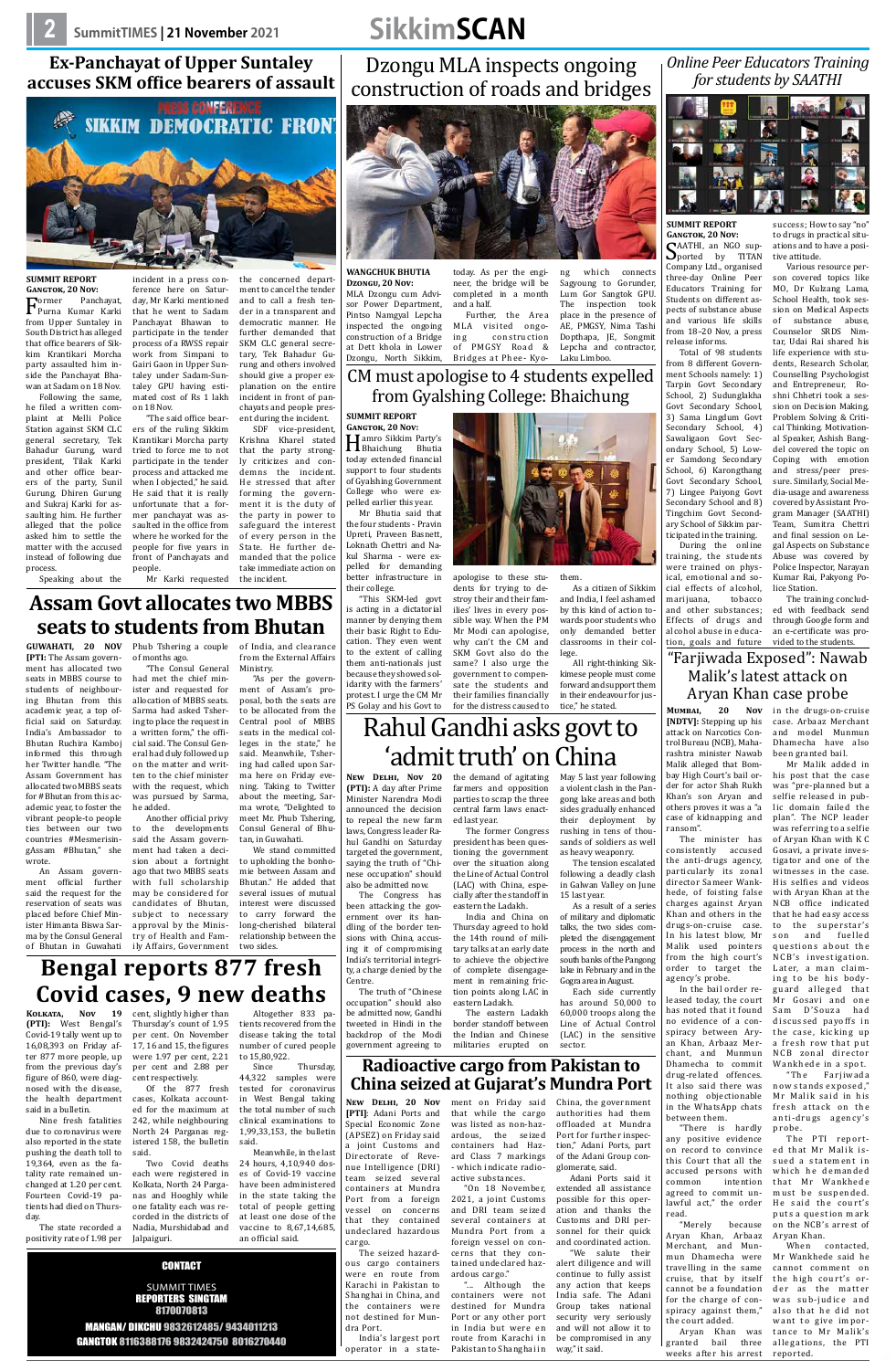## **CapitalTIMES SummitTIMES | 21 November 2021 3**

### **SUMMIT REPORT** GANGTOK, 20 NOV:<br>
The XXIX Annual Re-

# XXIX Annual Research Council Meeting for large cardamom

The XXIX Annual Research Council Meeting for large cardamom search Council Meetfor 2020–21 of Indian Cardamom Research Institute, Regional Research Station, Spices Board, Tadong, Gangtok was held in the Conference Hall of Indian Council of Agricultural Research, North East Hill Region, Regional Centre Gangtok on 17 Nov, a press release informs.

The meeting was attended by Heads and Scientists representing various national research institutes, officials from State and Central Govt Departments and other stake holders of large cardamom industry.

The inaugural function was attended by various dignitaries namely Dr S Anbalagan [Chief Executive Officer, Sikkim Organic Farming Development Agency, Govt of Sikkim], Dr BC Basistha [Director Department of Science and Technology, Govt of Sikkim], Dr R Laha [Joint Director, ICAR, NEH RC Gangtok], Dr Rajiv Gogoi [Scientist E & Head, Botanical Survey of India], Tilak Gajmer [Director Agriculture, Govt of Sikkim], Dr R Joshi [Head in charge, GBPHIE, Sikkim], Sonam Rinchen Bhutia [Director Agriculture, MOVCD. Govt of Sikkim], Rabin Gurung [Joint Director, Horticulture Department, Govt<br>of Sikkiml. scientists Sikkim], scientists of ICAR and Regional



Ayurveda Research Institute, Tadong and Director (R&D), Dr AB Remashree, ICRI, Spices Board, Myladumpara, Kerala.

The programme started at 10:30am with the welcome address by Scientist-C & In Charge, Dr D Ajay, Regional Research Station of Indian Cardamom Research Institute, Spices Board, Gangtok.

> istha, DST Govt. of Sikkim said that DST had carried out work on isolation of Chirkey RNA, production of virus free large cardamom through tissue culture.<br>Scientist

Director (R&D), Dr AB Remashree, ICRI, Spices Board, Myladumpara, Kerala gave a brief introduction on achievement in research and development activities of large cardamom for the Sikkim Region carried out by Spices Board as a whole.

She also thanked the state government for providing land for the construction of Spice Complex at Pakyong. It was also mentioned that

include processing facility for Spices and also house all the offices of Spices Board related to Marketing, Development and Research activities.

The preliminary works are in progress and the entire work will be completed within 36 months. The chief guest of this

> E&Head, Dr Rajiv Gogoi, Botanchairman of each session.

the Spice Complex will Laha in his brief speech ical Survey of India Joint Director ICAR NEH RC-Gangtok, Dr R

function was CEO, SOF-DA, Dr S Anbalagan who appreciated the activities of Spices Board research and developmental activities and asked for cooperation in promoting the organic spices export from the states. He stressed on transfer of research findings to farming community and also urged the farmers to adopt the scientific approach to increase their productivity and income.

appreciated and informed that the research work carried out by ICRI, RRS Tadong definitely help to boost large cardamom sector. He also mentioned that during COVID-19 the work carried out by Spices Board for farmers is really praiseworthy. He appreciated the initiation in releasing the pamphlet by ICRI on blight disease management and mentioned that it will really be helpful for the farming community. Director, Dr BC Bas-

SHRC-Gangtok, said that the Covid situation has led to a resurgence in spices export and people in the West have started adding spices in their food items. He also handed over two books recently released by Botanical Survey India.

GANGTOK, 20 Nov:<br> **A** round 350 paddlers A round 350 paddlers<br>are expected to particiare expected to participate in the 1st Late Alexius Dhungel Memorial Table Tennis Championship 2021 to be held from 17 to 19 December here at indoor gymnasium hall of Paljor Stadium. The three-day long championship is being organised by Sikkim Table Tennis Club [STTC], Gangtok. Addressing a press conference here this afternoon, the organizing<br>committee president, president, Tashi Wangyal Lepcha mentioned that sporting activities have gone down due to COVID-19 pandemic and children are mostly confined to their homes. "So, we decided to organize this table tennis championship at the state level not only to bring children again on



In the inaugural session, the Annual Research report for the year 2020– 21 was released along with release of Pamphlet on "Blight Disease Management practice". ICRI, RRS Tadong distributed eight electric driers with SCSP fund under All India Co-ordinated Research Project on Spices implemented by the institute with aid from ICAR- IISR, Kozhikode. tar.

vember but due to some<br>unavoidable circumunavoidable stances the championship has been postponed to 17 to 19 December. He informed that cash prizes would be given in Open men's and women's category and others would get medals and certificates. Entry is free for all and 10 December is the last day for registration. STTC president, Karma Bhutia mentioned that the club was formed in 2018 but had not been able to organize any major event due to COVID-19 pandemic so this is the first major championship of the club after its formation. The objective of the

The inaugural session was followed by technical session which includes the presentation of progress reports of 2020–21 and open house discussion. The work presented by the scientist was critically evaluated by the Chairman of sessions and scientific fraternity present in the technical sessions and forwarded their suggestions. After a thorough discussion and suggestions for each session, decisions were taken for the forthcoming experiments for year 2021–22. At the end of the technical sessions rapporteurs of respective sessions presented the decision taken and comments of

## *International Children's Day at SIRD*



**Namchi, 20 Nov (IPR):**  Sensitization workshop on child protection issues & Child Parliament on the occasion of International Children's Day was held at SIRD, Karfec-

The program was organised by the District Child Protection Unit, South Women & Child Devel-<br>opment Department Department and was attended by Zilla Adhyaksha (South) Tshering Dem Bhutia ,Chairperson (SCPCR) Roma Tamang, General Secretary (Drishti) Passang Tshering Bhutia, DCPU, Tek Maya Sharma , Psychologist

University, where he met Syd Barrett, a founding member of Pink Floyd, who became one of his first subjects.

Neelam Subba, Legal Cum Probation Officer Bimal Gurung , DCPU Diki Lhamu, Social Worker, DCPU, CWC member Radhika Rai, Panchayat (Rabong) Sarita Thatal representative from

The objective of the workshop was to give an advocacy platform for the children to promote their rights to participate & get involved in the decisions concerning their issues. The program also focused on educate the public on issues including the digital divide that is affecting quality education for all, youth mental health & discrimination in our societies.

The voice Sanjay Rai, LOPO Bimal Gurung and from Kapinzal Children's Home and Children of<br>Mayallang Children's Children's Home. dren of the most rural

Addressing the gathering chief guest, Zilla<br>Adhyaksha Tshering Adhyaksha Dem Bhutia informed that the target of this programme is to form village level children's parliaments in all the GPU's so that the chilareas will get a forum to address their issues and voice their opinions. They can also actively participate in the Gram Sabhas and all other community decisions and policy making.

Simultaneously, Bimal Gurung, legal cum Probation Officer informed in brief about the legislations related to Children such as POS-CO Act The protection of children from Sexual Offences Act, 2012.

This law recognises sexual harassment sexual assault, aggravated sexual assault, penetrative sexual assault, aggravated sexual assault and usage of children for pornographic purposes as crimes. All the crimes according to the gravity of the offence have different punishments.

## **STTC gears up for Late Alexius Dhungel Memorial TT C'ship**

## **SAGAR CHETTRI**

the field and revive the game, but also to further promote table tennis in the state with this major championship," he said. He said that Upper Tadong MLA, GT Dhungel also came forward to support the championship and organize the championship in memory of his late son Alexius Dhungel.

Mr Lepcha said that the championship was earlier scheduled to be held from 26 to 28 Noside Gangtok.

Accommodation would be provided for free to players coming from outclub is to provide better and bigger opportunities and platforms to young and upcoming paddlers of the State, he stated.

He added that the club would continue with such activities at the state-level, district-level and in school level to promote table tennis at the grassroot level in the State. He shared that the club also has plans to

conduct coaching camps for school students in coming days.

> Mr Bhutia informed that 150 participants from 10 schools have already confirmed their participation and around 350 paddlers are likely to participate in the cham-

pionship. championship has single events of cadet boys and girls, sub-junior boys and girls, junior boys and girls, open men and women and veteran's

men and women. Likewise, there are events of junior boys and girls, open men and women and veterans' men and women in doubles.

## Mick Rock, photographer of 1970s music icons, dies at 72

**LONDON (AP):** Photographer Mick Rock, whose iconic portraits of rock stars including David Bowie, Lou Reed and Debbie Harry saw him dubbed "the man who shot the 70s," has died.

He was 72. A statement posted Friday on Rock's official social media accounts said: "It is with the heaviest of hearts that we share our beloved psychedelic renegade Mick Rock has made the Jungian journey to the other side." No cause of death was given. Born in London in

1948, Rock studied at

He was Bowie's official photographer in the early 1970s, helping to make the singer's alter ego, androgynous alien<br>superstar Ziggy Starsuperstar Ziggy dust, a sensation.

Rock went on to take some of the most famous

"Queen II."

no one else was interested," Rock told the Associated Press in 2002. "It wasn't like I was battling other photographers to

get the pictures."

Rock had heart by-

pass surgery and a kidney transplant in the 1990s after years of rock 'n' roll excess.

music photos of the era: a topless Iggy Pop on the cover of the "Raw Power" album; a spectral Lou Reed on "Transformer"; the members of Queen, their faces part-shadowed, for the cover of "People say, 'Man, how did you get all these pictures? Well, because pleasure of existing in his orbit, know that Mick was always so much more than 'The Man Who Shot The 70s,'" the statement announcing his death said. "He was a photographic poet — a true force of nature who spent his days doing exactly what he loved, always in his own delight-

"I lived the life," he said later. "As well as taking the pictures, I lived the life."

He gave up cigarettes and drugs and carried on working, taking images of musicians including Pharrell Williams, Lady Gaga and Miley Cyrus. "Those who had the

fully outrageous way." Sharon Osbourne tweeted: "We lost a legend, a true artist Mick Rock."

Queen guitarist Brian May said he was "sad

and shocked to hear of the passing of our friend,<br>photographer Mick photographer Rock."

He said the "Queen II" cover picture "gave us an enduring image, inspired part of the 'look' of our Bohemian Rhapsody video a couple of years later, and has been widely imitated by others over the years since then."

## **Priyanka Gandhi urges PM not to share dais with Union Minister Ajay Mishra Teni**

**Lucknow, 20 Nov:** Escalating her attack on the BJP-led central government over the Lakhimpur Kheri violence where four farmers were killed, Congress leader Priyanka Gandhi Vadra on Saturday urged the Prime Minister to not share the dais with Union Minister of State for Home Affairs Ajay Mishra Teni, whose son was arrested for mowing down the farmers in the Uttar Pradesh district.

The Congress leader said that the Prime Minister sharing dais with Mr Teni would be an insult to over 700 farmers who died

during the farmers' protest. Ms Vadra's statement came a day after the Prime Minister announced the repealing of the three farm laws, and also ahead of a meeting of PM Modi with DGPs, IGPs of all the states/UTs, and heads of Central Armed Police Forces and Central Police Organisations.

Union Home Minister Amit Shah and MoS Home Affairs Ajay Mishra Teni, along with the Prime Minister, were scheduled to attend the meeting in Lucknow at

the police headquarters. Reading out her letter written to the Prime Min-

ister at a press conference are demanding justice, the here today, she said, "You may be aware that the main accused, Ashish Mishra, of the Lakhimpur Kheri violence is the son of a minister in your cabinet. Since the beginning of the incident, the UP government has attempted to suppress the voice of justice. The Su-

preme Court had observed the UP government is trying to protect a special accused in the case."

Stating that the family members of the farmers who were killed in the Lakhimpur Kheri violence are in ''intolerable pain'' and

Home Affairs, Ajay Mishra, continue to remain on the

post."

Ms Vadra stated that it is the responsibility of the Prime Minister of the country to deliver justice to the

Congress leader said, "I met the family members of slain farmers, who died in the Lakhimpur Kheri incident. They do not have any hope of getting justice if the MoS are the Prime Minister of this country and it is your responsibility to deliver justice to the people of this country and also to the farmers." "On Friday while ad-

people.

The Congress leader said, "Your cabinet minister Amit Shah and UP CM Yogi Adityanath share dais with the same minister. You

dressing the nation, you said that in the national and the farmers' interests, the government has taken an unprecedented decision to repeal the three farm laws. You said that you have clear intentions towards farmers. If these are true, then giving justice to the victims of Lakhimpur Kheri should be your main responsibility," she added.

### **Assam to be laboratory or mother tonguebased education: Dharmendra Pradhan**

**Guwahati, 20 Nov [PTI]:** Union Education Minister Dharmendra Pradhan on Saturday said the country's northeast, where people speak in at least 180 different languages, epitomise diversity, and Assam, being the gateway to the region, will be made a "laboratory" for mother tonguebased education. Heaping praise on the National Education Policy (NEP) 2020, Pradhan said it has amplified the importance of imparting lessons in native language, especial-

ly at the primary level. "The NEP is a unifying factor in stimulating Indian knowledge systems, regional languages, art and culture. It is focused on developing desired learning competencies right from the pre-primary level, equipping students with 21st century knowledge

and skills and preparing our youth to become global citizens," the minister said after inaugurating a two-day North-East Education Conclave here. Pradhan further said that the Centre is striving to ensure parity in educational opportunities across the country, and to that end, a roadmap for creating 'Special Education Zones' is be-

ing prepared.

"Diversity of languages cannot be witnessed anywhere better than in the country's northeast, where around 180 languages are spoken by the tribes. Assam is going to be a laboratory for mother tonguebased education in India," the minister stated.

northeast as well as the

whole country. Pradhan lauded the Assam government for allocating six per cent of GDP for education. He expressed confidence that the conclave will deliberate on the key aspects of NEP and design strategies for its successful implementation in the region.

He also maintained that Guwahati, the largest city of Assam, has the potential of becoming an education hub of He said the two-day deliberations at the conclave would help finalise a roadmap for proper implementation of NEP in the region within a time frame.

Chief Minister Himanta Biswa Sarma, speaking on the occasion, underlined that NEP 2020 has given the opportunity to go beyond mark-sheets and strive for knowledge which will make India more powerful, take the country to greater heights, empower students and offer them opportunities to grow.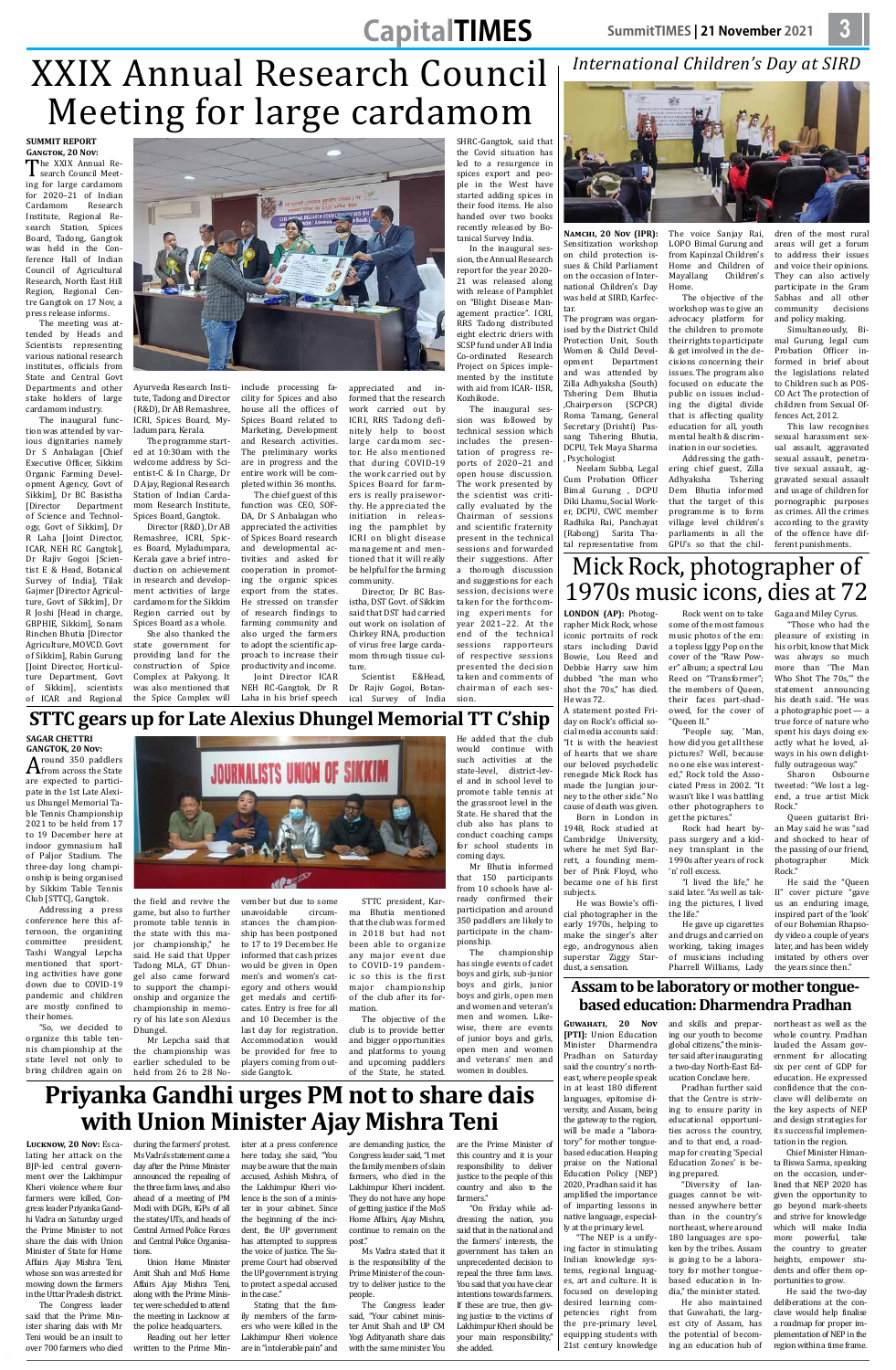#### To book ad-space, contact SummitTimes at GANGTOK:



For circulation details Contact: (Sandeep) 9734152451

& for Advertisement booking at 9933427505 or at office no 03592 208698. Mail us at advertise@summittimes.com

#### **Siliguri:**

Mr. Mani Rai, M/s. Space Ads, B.R. Ambedkar Building, Room No.7, 1st floor. Opp. Ganga Hotel. Hill Cart Road. Siliguri – 03. Ph. 9832318644/ 9800682989/ 9153035100 or mail at mani\_siliguri@yahoo.co.in.

#### **Kolkata office:**

Irshad Ali/ Imteeyaz. Synapse, 6, Madan Street, Mezine – 2, 2nd floor. Kolkata – 700072. Ph. 033-22124348/ fax 033-22124337/ mob. 9830547774/ 983108397. E-mail: contact.synapse@gmail.com/ irshad\_ali123@rediffmail.com

## **Edits**

## **Celebrate Diversity**

### *Some clichés never go out of style*

If the current times of overbearing rightwing mono-cur-<br>turalism, the fact that Sikkim, despite attempts at reg-<br>imenting, people, by their community, remains, largely n the current times of overbearing rightwing mono-culimenting people by their community, remains largely unmoved by arguments which seek to other, remains a constant source of relief. Some continue to see individuality at the community level as somehow diluting a larger identity, but they are clearly hamstrung by regressive narrow-mindedness which continues to see empowerment and confidence as somehow detrimental to cultures and identities. Thankfully, such mindsets remain in minority in Sikkim. In an India where boorish religious heads want to hound certain idols out of temples, certain sexes away from worship, and impose caste obsessions on the entire population, the fact that Sikkim is yet to allow communal gimmickry political currency holds up a light that should never be allowed to dim. Clichéd as it may sound, Sikkim should never stop celebrating its diversity, its people should never hesitate from supporting expressions of cultural uniqueness by other groups, and even as such cultural expressions are made by individual groups and communities, the celebrations should be joined by all. Make it a habit and an instinctive response, and troublemakers keen to sow differences by fanning fear of the others will find themselves out of jobs. And make no mistake, agent provocateurs, if given the chance, will tease out hesitations and feed on suspicions thereby weakening the collective society. We have seen how that can wreck vast swathes of a nation as big as ours, so its damage potential for a society as small as Sikkim's should have the residents doubly wary.

**W** e appear to live in an age of<br>Certain broadcasters and social Certain broadcasters and social media celebrities openly promote fake facts or misrepresentations of science and data to their audience,

Agreed, "unity in diversity" is an overused line, a phrase which has accompanied us for far too long as a topic for essay-writing contests and argument for debates; and since everyone has heard it so often that it fails to elicit either pride or passion anymore, perhaps it is time to turn the approach on its head and reinforce unity. "Diversity in unity", as some thinkers have proposed for the country in the past, carries a nice spin to it, forces one to ponder longer and also acknowledges the fact that confident diversities mean self-assured identities which will be the best safeguard for unity. Unencumbered diversity inspires confidence which goes on to powers empathy; forced identities and ideas on the other hand fan fear which breeds intolerance which is a debilitating, self-defeating handicap.

To its credit, the current dispensation in Sikkim, despite rather loud criticism by individual leaders, has consistently supported the aspiration of the respective communities to express their individualities. And such an approach is also in perfect sync with the requirement for decentralization, empowerment and going back to the roots [as one can see in the revival of organic farming]. Endorsing diversity, once it becomes a habit, is no longer limited to cultures, and would also mean supporting free expression, accepting differing views, living with divergent traits and allowing free thought – if that is not the empathy and tolerance that a people need to thrive as a community, unencumbered by factionalism or hate, then what is? Diversity, once ingrained, provides diverse people with the ability to be okay with and open to things that set them and others apart – religion, culture, race, gender, sexual orientation, physical and mental ability, language (the list goes on) and understanding and accepting of people for who they are. Being culturally aware provides an opportunity to stand back and consider that there are certain backgrounds, personal values, beliefs and upbringings that shape the things we all do. Something that is considered inappropriate behavior in one culture may be perfectly acceptable in another. Learning about other cultures helps people relate to one another and be okay with different perspectives. Everyone and every community can benefit from such attributes. Now more than ever.

## **A pandemic of armchair experts: how we decide who and what to believe**

### **Daniel Read theconversation.com**

many of whom do not seem to care whether they are right or wrong, as long as they are hearing what they want to hear.

The promotion of misinformation can be caused by an over-inflated belief in their own judgment and knowledge, or often, they simply relish the chance to proclaim their own contrarian or ideological views. Sometimes, it's just about self-interest.

Many of us have at least a few controversial beliefs. We might believe that the death penalty deters crime, or that raising the minimum wage decreases unemployment, or that raising business taxes will reduce innovation.

We might even believe that women are not as good at maths as men, or that the Earth is flat.

Some of these beliefs we will hold strongly.

But when we attempt to justify our beliefs, we often find the evidence pool is very shallow.

Researchers have identified a chronic illusion of explanatory depth, in that we overestimate our understanding of the world.

We can discover this by trying to justify our pet beliefs. To illustrate, when I interrogate myself about why I believe the death penalty is not a deterrent, I find there is not a lot there except for consensus beliefs among my peer group – some of whom I hope have looked into the evidence – some intuition, and vague memories of looking at some blog posts or newspaper articles. This is not a lot. But it is perhaps not surprising: we simply don't have

time to be experts on everything.

Sometimes people are described as having fallen prey to the Dunning-Kruger effect, or even as "having" Dunning-Kruger. Donald Trump was one such person.

**THECONVERSATION.COM**<br>**V**ou probably don't realise it when you're lis-**Y** ou probably don't realise it when you're lis-<br>tening to your favourite song, but music has<br>an incredibly powerful effect on the human brain. an incredibly powerful effect on the human brain. Singing, playing an instrument or listening to music have all been shown to activate numerous areas of the brain that control speech, movement and cognition, memory and emotion – often all at the same time. Remarkably, research also suggests that music can physically increase brain matter, which could help the brain repair itself. More intriguing is the impact that music can have even in cases where the brain may not be functioning as it should. For example, studies show that for people with Alzheimer's, music can often spark a reaction, helping patients access memories that were previously lost. There's also evidence of patients who have suffered brain damage and lost the ability to speak that can still sing when music is played. Given the powerful effect that music has on the brain, researchers are investigating whether it can be used to treat many different neurological conditions – such as stroke, Parkinson's disease or brain injury. One such treatment currently being investigated for use is neurologic music therapy. Neurologic music therapy works a bit like physiotherapy or speech therapy, in that it aims to help patients manage symptoms and function better in their daily life. Therapy sessions use musical or rhythmical exercises to help patients regain functional skills. For example, patients relearning to walk after an accident or trauma might walk to the rhythm of music during a therapy session.



The Dunning-Kruger effect, however, is a population-level effect, so no individual can "have" it. It primarily means that just because someone is confident doesn't mean they are right. In fact, there are individual differences in confidence, with some people being absurdly sure of themselves, and others quite diffident.

But the confidence of highly confident but wrong people comes not from their ignorance, but from the fact that they are inherently confident about everything. Some researchers have described it as arrogance.

If he knew more, would Trump have been less confident? I doubt it; Trump was (or is) simply full of bluster, and his confidence was simply unrelated to his knowledge.

WHAT DETERMINES THE BE-LIEFS WE ADOPT WHEN WE HAVE A CHOICE?

Scientific evidence can help, but often we believe what we want to believe anyway.

These beliefs might be "chosen" through indoctrination. They might be the result of self-interest or strongly held ideology, such as wealthy people believing taxes rob people of initiative. Or they might be required to fit into a social group.

How do specific beliefs become linked to specific social groups? In some cases, the link is quite clearly defined.

Strongly religious people generally do not believe in evolution, and atheists are not creationists. Partisanship also produces dispositions to belief. The moral values issues – such as respect for authority – than those on the left, who put more weight on harm prevention. Liberals tend to be more drawn to seeking out change and novelty, both personally and politically, while conservatives, in contrast, have a stronger preference for things that are familiar, stable and predictable.

Often, simply knowing a belief is endorsed by a member of "their" side is enough to get people to support it.

Many current controversies have this flavour, such as whether COVID vaccines or masks should be required, or whether nuclear power is good for the environment. We look to our peers, and to the authorities and ideologies we respect, and follow their lead.

We are also more likely to follow those who are highly confident, even though confidence is a poor predictor of accuracy. And, of course, those we follow, being human just like us, are probably doing the same thing.

of conservatives involve different rity is just as likely as anyone else to believe things based on flimsy evidence.

ARMCHAIR EXPERTS ARE JUST BEHAVING NORMALLY

Let's return to those high-profile broadcasters, social media celebrities and armchair experts who have been wilfully spreading an avalanche of misinformation.

They are really no different from everyone else.

If it is natural to believe things based on little evidence, and to believe things because they fit with our social group and partisan preferences, it should not surprise us that some hold beliefs quite at variance with ours. Or that they apparently do so despite, as it appears to us, overwhelming contradictory evidence – from their perspective we are doing the same thing. We should not be surprised if a TV reporter or Twitter celeb-

As individuals, we may have fallen on the side of accepted scientific wisdom (where the bulk of the evidence and experts sit) during the pandemic, but there will probably be other situations where we too have beliefs that are based on our own misjudgements, ideologies or personal gain.

The American writer and political activist Upton Sinclair famously wrote: "It is difficult to get a man to understand something, when his salary depends upon his not understanding it!".

Even a scientist, when hired directly by a pharmaceutical company to evaluate the efficacy of a new blockbuster drug, might be disposed to find evidence of the drug's effectiveness.

Conversely, there are probably reasons why a small – but prominent – number of scientists have taken a distinctly outlier stance regarding the pandemic, or other issues, such as climate change.

We need go no further than this to understand why there will be armchair experts proposing all possible positions, and when they gain attention and celebrity for doing so, they will stick with those positions.

To give up their position will be to lose all the attention, all the celebrity, and all their credibility. Imagine what would happen to Donald Trump if he were to come down on the side of poor refugees. Imagine what would happen to the radio hosts who have built up a larger following based on their unwavering libertarian views if they suddenly declared they had changed their minds about masks.

Once committed to a set of beliefs, the armchair expert is in it for the long run.

*[the writer is Professor of Behavioural Science, Warwick Business School, University of Warwick]*

## **Why researchers are turning to music as a possible treatment for stroke, brain injuries and even Parkinson's**

### **Rebecca Atkinson**

TALKING, WALKING, THINKING

So far, this type of therapy has shown promise in helping stroke survivors to recover language, improve walking and recover physical movement better than other standard therapies.

Researchers have also investigated whether neurologic music therapy can treat other movement disorders, such as Parkinson's disease. Most studies in this area have used a technique called rhythmic entrainment exercises, which uses the brain's ability to synchronise with a beat unconsciously – such as having to walk to a specific speed of music or beat.

Compared to doing therapy without music, neurologic music therapy has been shown to improve walking and reduce moments of "freezing" (a temporary, involuntary inability to move) in Parkinson's patients.

Studies have also investigated whether this type of therapy can treat cognitive issues in people who have suffered a traumatic brain injury or have Huntington's disease. For these types of conditions, neurologic music therapy focuses on activating and stimulating areas of the brain which may have been damaged – such as the prefrontal cortex, an area of the brain responsible for planning, decision-making, problem solving and self control. This might involve the patient switching between playing two types of musical instruments when they hear a change in the music they're playing along to (such as the tempo becoming faster or slower).

One research study found that these types of activities improved concentration and attention for patients with traumatic brain injury. This in turn had a positive impact on their wellbeing, and lowered feelings of depression or anxiety.

MUSIC AND THE BRAIN

It's thought that the reason neurological music therapy works is because music can activate and simulate so many different parts of the brain simultaneously. For patients with neurological conditions, it's often the connections in the brain that are causing problems, rather than a specific area itself.

Research shows that music can uniquely form new connections in the brain. Listening to music

also improves neuron repair better than other activities – such as listening to an audiobook – which may mean the brain functions better and builds new connections.

Music is believed to have long lasting effects on the brain, too. So much so that a musician's brain is actually better connected than people who haven't played music. This could be important for people with neurological conditions, as music could help to repair damaged connections over time.

This activation of multiple areas of the brain may be the reason why neurologic music therapy is more successful than other standard therapies alone. Given that many neurological conditions affect the connections in the brain, music's ability to activate multiple areas simultaneously may help bypass these problem connections and build new ones – allowing people to overcome certain symptoms, or better manage them.

Though more research still needs to be done before neurological music therapy is used widely across healthcare systems, early results from studies show how much promise this therapy could hold. Research is also underway to see whether it can be used to help people with age-related diseases, such as dementia or Alzheimer's.

> *[the writer is Doctoral Researcher in Neurologic Music Therapy, University of Brighton]*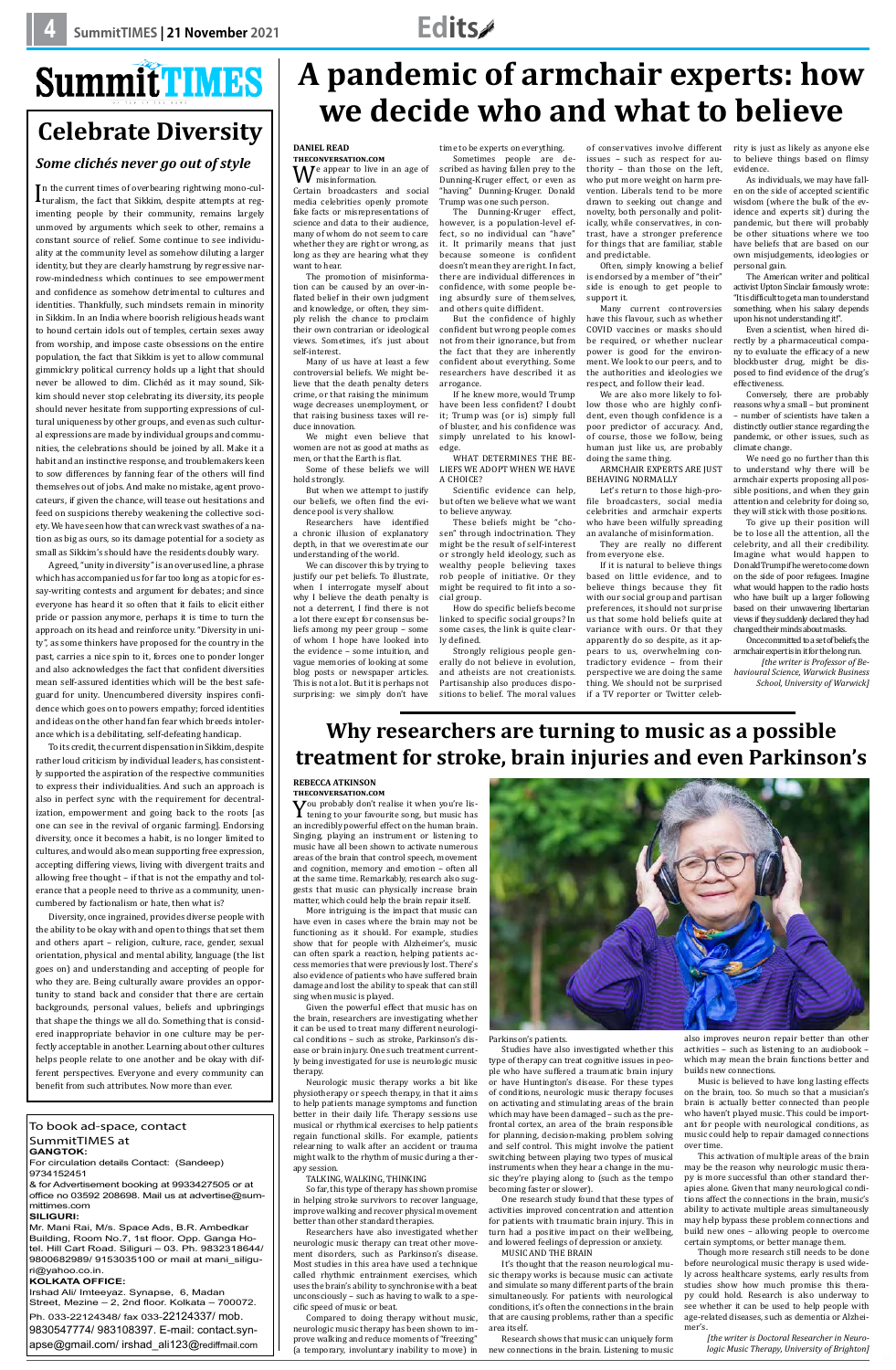# **Assam's Barak Valley may soon get its second Wildlife Sanctuary**

The sanctuary will be<br>spread over an area<br>of 320 sq km and will of 320 sq km and will be situated between the Barak river and the Sonai river.

Silchar: The diverse<br>wildlife of Assam's Assam's Barak Valley may soon have a new address if a proposal by Silchar MP Rajdeep Roy for the creation of 'Barak Bhuban Wildlife Sanctuary' is accepted by the state government.

The sanctuary will be spread over an area of 320 sq km and will be situated between the Barak river and the Sonai river, Mr Roy told PTI on the sidelines of the sixth Northeast Green Summit here on Thursday.

Named after the second-largest river in the northeast, the Barak Valley is home to 550 species of birds and 100 species of mammals. It comprises three districts -- Cachar, Hailakandi and Karimganj.

If Mr Roy's proposal



government, the Barak Valley will get its second

> The theme of this<br>year's summit was summit was 'Greening after COVID: Regional cooperation, Innovation and Entrepre-

is accepted by the Assam Barak river and one of around 320 sq km. It lies between the main

wildlife sanctuary. "I got to hear from the experts who have come here for the last three days that there is a possibility of (creating) a sanctuary here that will be said.

its tributaries called the Sonai river," the BJP MP This area is home to reptiles, a special species of baboons and a lot of

other animals and can be converted into a sanctuary, Mr Roy said. "I have given a pro-

posal to our (Assam's) forest minister, who is an MLA from my constituency. It will go in the coming week. Let's see what the Assam government thinks of it because we are thinking very positively," he added. The three-day North-

east Green Summit concluded on Thursday with experts from different fields making several recommendations for harnessing the econom-

ic potential of eco-services, biodiversity and wildlife conservation in the northeast region and using sustainable technologies in a post-Covid world.

## *"Farewell, for now, West Bengal BJP": Tathagata Roy messages party*



According to sources close to him, the term "farewell" doesn't mean that he is leaving the party.

 $6$ <sub>mar is running from</sub><br>Kashmir to Tamil Nadu's Kashmir to Tamil Nadu's Kanyakumari in a 4,444 km undertaking over 77 days to raise funds to upgrade tribal schools in Maharashtra and support the rehabilitation of differently-abled soldiers.

Kolkata: Senior BJP leader Tathagata Roy, who has been lashing out at the party's West Bengal leadership since the assembly poll debacle, on Saturday said he has decided to bid "farewell" to the state unit of the saffron camp for the time being, apparently indicating that he would stop criticism of its leaders.

Mr Roy said he would wait to see the municipal poll results in Bengal.

According to sources close to him, the term "farewell" doesn't mean that he is leaving the party.

Mr Roy was trying to say that he would stop attacking the state leadparty, the sources said.

### ership for the time being as his criticism led to an embarrassment to the

Earlier this week, the former governor of Meghalaya had said the party would become extinct if the state unit did not mend its ways. their way of functioning, the extinction of the party in West Bengal is inevitable," Mr Roy tweeted earlier this week.

State BJP leaders declined to comment on the development.

"I was not writing on Twitter to get applause from people. I was doing this to make the party aware of the fact that some leaders got swayed by women and wealth. Now only results will speak. I will wait for the results of the municipal polls. Farewell, for now, West Bengal BJP!" Roy said on the microblogging site on Saturday. that he would continue to play the role of his party's "conscience-keeper" after BJP national vice-president Ghosh told him that he was free to leave the camp if he was "upset

"BJP's well-wishers pointed out that I should make complaints about money and women within the party and not publicly. I politely tell them that the time has passed. The BJP can do whatever it wants to me. But if they

people have been<br>inoculated with inoculated 2,34,509 of them having received both doses of the vaccines. Of the total number of immunised people, 1,74,799 beneficiaries in the age group of 18-44 years have been

Mr Roy had asserted

Andhra Pradesh Rain:<br>lice, more than four peolice, more than four people are still trapped inside the building rubble. Anantapur: Three chilin Andhra Pradesh's Anantapur. According to the police, more than four peo-

do not radically reform the last elections. sembly elections. The BJP won only 77 seats of the 294-member West Bengal assembly in

and ashamed" over its style of functioning. Roy had recently been critical of the decisions taken by BJP's West Bengal minder Kailash Vijayvargiya, Ghosh, and senior leaders Arvind Menon and Shiv Prakash, ahead of March-April assembly polls, and blamed them in a series of tweets for the saffron camp's poor show in the last as-

## **Marathoner, 61, runs from Kashmir to Kanyakumari for differently-abled soldiers**

Udhampur, Jammu and Kashmir: With the objective of promoting fitness, creating awareness, and achieving bliss through the act of giving, 61-year-old Ajwani Kumar, a marathoner is running from Jammu and Kashmir's Patnitop to Tamil Nadu's Kanyakumari to raise funds to



upgrade tribal schools in Maharashtra and supporting the rehabilitation of differently-abled soldiers.

The marathon is a 4,444 km undertaking over 77 days.

Mr Kumar is the founder-director of team

desire to help society. Mr Kumar has run many inter-city and inter-state marathons for social causes and has been helping the needy through the funds raised

FAB Foundation that was started by a group of runners, who wanted to combine their passion for running with their money to the causes. Right now we are trying to develop tribal schools.

in these marathons. "We run for causes. ing is blissful. Our membership is coming from the Bank of Baroda and

Our major purpose is to donate the 100 per cent Goregaon sports club," Mr Kumar told ANI.

As a civilian, our team wanted to do something for the army. It's a tribute to all the veterans, army personnel. We have one more which is about givex-servicemen at Kargil war memorial Udhampur, where he discussed his motive behind the running from Kashmir to Kanyakumari and also facilitated the students who participated with him from Patnitop to Udhampur.

In Jammu and Kashmir's Udhampur, Mr Kumar was welcomed by the

### neurship'. *No fresh fatalities in Puducherry; 43 new COVID-19*

**One new case takes COVID-19** 

**tally of Andamans to 7,676**

**Port Blair, Nov 20 (PTI):** The COVID-19 tally in Andaman and Nicobar Islands rose to 7,676 after one more person tested positive for the disease in the Union Territory, a health department official said on

Saturday.

The death toll remained at 129 as no new fatality due to the infection was reported

said.

7,541.

in the last 24 hours, he No one was cured of the disease during the The local administration has adopted an approach of tracking, testing and treating, he said, adding that people arriving here from the mainland are mandatorily required to undergo

active cases.

period, and the total number of recoveries in the archipelago stood at Andaman and Nicobar Islands now have six COVID tests.

Altogether, 5,30,174

vaccinated till date. The Andaman and Nicobar administra-

added.





dren and a woman lost their lives after a three-storey building collapsed due to heavy rains ple are still trapped inside the building rubble. "The building collapsed at around 3 am in the Kadiri town of Anantapur district. The three-storey old building was constructing another two floors by sharing the wall with an adjacent building," Circle Inspector Satyababu said.

Rescue operation is underway. More information on the matter is awaited.

## **J-K: Panchayat body welcomes move to repeal farm laws**

**Jammu, Nov 20 (PTI):** The All Jammu and Kashmir Panchayat Conference on Friday welcomed the Centre's decision to repeal its farm laws, saying the move has brought relief to farmers who have been protesting against these on roads for several months.

The body, however, maintained that the government had brought the laws to improve the condition of farmers, especially small ones.

Gurdeep Singh Saini, general secretary of the AJKPC, said the step taken by Prime Minister Narendra Modi has provided immense relief to farmers who had been

protesting unabatedly on national highways for the past several months.

yet these led to a great political debate and agitation across the nation.

#### He said though the government had brought these laws to improve the condition of the farmers, especially small farmers, agitation till the laws are repealed in Parliament, he urged farmers to return home.

"The repealing news is a positive development at least due to the fact that it has ended more than a year-old controversy," he said.

Saini said despite the Bhartiya Kissan Union deciding to continue its

tion has conducted over 6.23 lakh sample tests for COVID-19 so far, and the positivity rate stands at 1.23 per cent, the official "Ultimately, people have triumphed", senior

day, police said.

five people in this regard and have launched a hunt

**(PTI):** An elderly man was shot dead at Faijabad Rithawali village of the Gulaothi area on Fri-Police have booked According to police, 58-year-old Ratanpal's son was married to a sister of one of the accused, which was the cause of enmity. Ratanpal was work-

#### **Man shot dead in UP's Bulandshahr Bulandshahr, Nov 20**  for them. His wife Geeta and

ing in his fields when the incident took place.

daughter-in-law Payal were also on the farm when the accused turned

up there and started abusing them. On protesting, the accused opened fire at Ratanpal.

*cases*

**Puducherry, Nov 20 (PTI):** No fresh fatalities were reported on Saturday in the four enclaves of Puducherry and the toll remained at 1,869 as the Union Territory added 43 fresh COVID-19 cases, taking the overall tally to 1,28,631. Puducherry topped

in the number of cases (19), followed by Karaikal (16), Yanam (7) and Mahe (1), the Director of the Health Department G Sriramulu said in a release.

He said the active cases stood at 317, of whom 74 patients were in hospitals and the remaining 243 in home isolation. Forty patients recovered and were discharged, taking the overall number to 1,26,445, the Director said. He said that the Test Positivity Rate was 2.02 per cent while the fatality and recovery rates were 1.45 per cent and 98.30 per cent respectively. A total of 11,72,390<br>doses. comprising comprising 7,36,675 first doses and the remaining 4,35,715 second shots, had been administered so far, he said.

### *Move to repeal agri laws farmers' victory: NC*

**Jammu, Nov 20 (PTI):**  Senior National Conference leaders on Friday welcomed the Centre's decision to withdraw its contentious farm laws and described it as farmers' victory.

leaders led by provincial president Rattan Lal Gupta said in a joint statement issued from the Sher-i-

Kashmir Bhavan here.

The party also asked the ruling BJP to introspect about its authoritarian style of working , which it said has left the entire nation in a precarious situation .

Have a story to share? email us: news@summittimes.com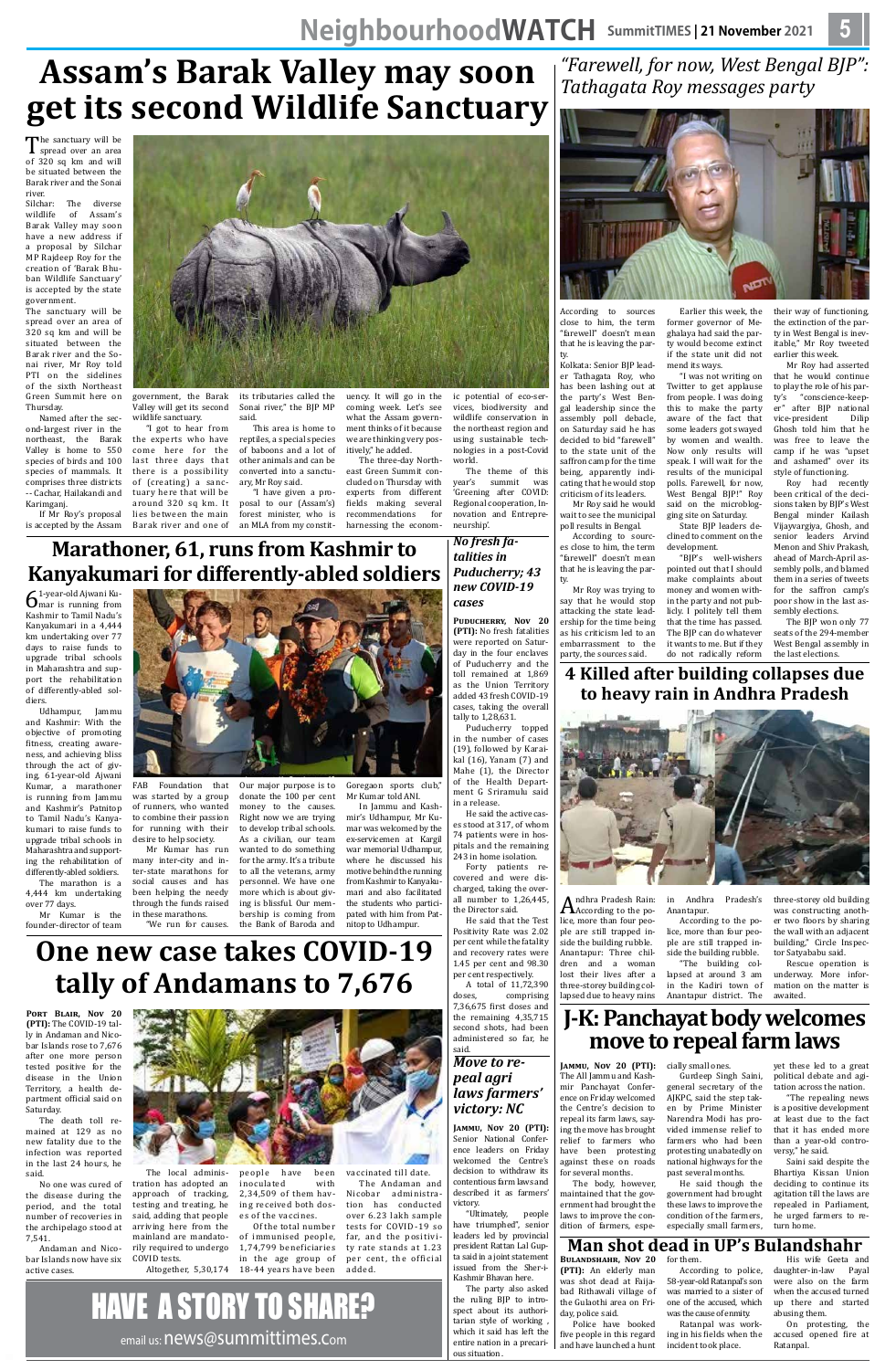

## **Sport&Specials**

# **Gooch handles the wind at Sea Island and takes 1-shot lead**

**ST. SIMONS ISLAND, Ga.** 

**(AP):** A strong wind off the Atlantic Ocean swept over Sea Island on Friday, and it was no problem for Talor Gooch of Oklahoma as he handled the exposed Seaside course for a 5-under 65 to take a one-shot lead in the RSM Classic.

As expected, the balmy conditions of the opening round that led to record scoring gave way to 25 mph wind and temperatures that were 10 degrees cooler.

"The only commonality between yesterday and today is that we played 18 holes," said Zach Johnson, who lives at Sea Island and toiled for a 1-under 71 on the Plantation course to finish three shots behind.

Gooch matched the low score of the round — Taylor Moore had a holein-one on the 17th hole at Seaside for a 65 — and

was at 13-under 129. He was one shot ahead of John Huh, who had a 67 at Plantation, and Sebastian Munoz, who went from a 60 at Seaside to a 70 in the second round at Plantation. Moore and Mackenzie Hughes of Canada (68 at Seaside) were two shots behind.

Gooch has been trending up. He's 14th in the FedEx Cup and has a pair of top-five finishes at the Fortinet Championship to start the season and the CJ Cup in Las Vegas. Still seeking his first win, Gooch hasn't missed a cut in six starts this fall and has finished 11th or better four times.

"It's just comfortable," he said. "Obviously I'm playing well, but I think my game has made a turn for some good stuff in some ways. And I've been working my butt off for years, but especially the last six, eight months with driving the ball and working my butt off with putting. For my game, if I can get in the fairway ... it's just a matter of how many putts I'm going to make. Hopefully we can keep making putts and see if we can do some

good this weekend." Gooch highlighted his

round with an eagle putt of just over 65 feet on the par-5 seventh, the longest putt he has made in his PGA Tour career. "Any 66-footer, you're

just trying to two-putt, right?" he said. "But my speed's been pretty good this week and I actually made about a 50-footer yesterday, so I've been comfortable on these greens from long distance. You're always stealing one when you get those to drop though."

Gooch made only one bogey, no small feat under the conditions, and four of his five birdie putts came from 6 feet or less.

Munoz, who matched the tournament record with a 60 in the first round at Seaside, birdied his last hole to share second with Huh.

A day after half the field at the Seaside Course broke the scoring record with an average of 66.31 — the second-lowest on the PGA Tour since 1983 — the other half

averaged more than four stokes higher at 70.96. The average score on the Plantation almost increased by four shots, go-

ing from 68.70 to 72.68. The cut was at 4-under 138. Among those making it to the weekend was 57-year-old tournament host Davis Love III with birdies at Nos. 13 and 15 for an even-par 70 at Seaside. Also making the cut on the number was Adam Scott, who needed birdies on three of four holes on

the Plantation back nine

for a 71. Among those missing the cut were major champions Jason Day, Lucas Glover and Graeme McDowell, as well as defending champion Robert Streb. He beat Kevin Kisner in a playoff last year. Neither

will be around for the weekend.

Johnson, meanwhile, is trying to break the "Sea Island curse." None of the players who live in the area have been able to win the RSM Classic in its first 11 years. That group includes Matt Kuchar, Harris English, Brian Harman and Hudson Swafford, all PGA Tour winners.

"Well, it's hard, it's hard to win," said Johnson, who was in the final group in the final round last year, but finished three shots outside the playoff between Streb and Kisner. "Maybe there's a little bit of added pressure because of who you're playing in front of and that kind of thing. I think it's going to happen. ... I think the odds are in our favor."

**Tatum scores 37, Celtics beat Lakers in James' return BOSTON (AP)**: Jayson Tatum grew up idolizing Kobe Bryant, so he knew all about the Celtics-Lakers rivalry even before

becoming part of it. On Friday night, he put on an of-



fensive show in front of Celtics Hall of Famers Bill Russell and Paul Pierce in the latest chapter. "It's a surreal moment, ob-

viously, Bill Russell and the impact he had on the Celtics and the NBA," Tatum said. "Having someone like Paul come to the game and someone I have a relationship with.

"I remember watching him play," Tatum said, breaking into a smile. "Now he's watching me play, that's crazy."

Tatum scored 37 points and the Celtics won 130-108 in LeBron James' return to the Lakers' lineup.

Marcus Smart had 22 points and Dennis Schroder 21 for Boston (8-8), which climbed back to .500. Tatum had 11 rebounds and Al Horford added 18 points. Anthony Davis led Los Angeles with 31 points and James finished with 23 in 32 minutes. They each had six rebounds and two assists.

"I felt OK,″ James said. "Obviously being out 2 1/2 weeks, I felt kind of like a rookie again, just being away from the game. Excited. Felt good enough that I

could trust my body." James had missed eight games with an abdominal strain, and the Lakers went 3-5 while

he was sidelined. They've lost their last four road games. "It's never 65 games left (in

the season)," James said. "We need to play better." Davis agreed, noting the Lak-

ers are deep enough to win even without James.

"We still have enough with our without to win basketball games," he said.

Tatum started 1 for 5 from the floor before getting his offense flowing, driving hard for a handful of baskets.

decisions," Boston coach Ime Udoka said. "When he holds it, the crowds get to him. He was extremely aggressive."

Shen works for CGTN,<br>the English-language English-language arm of China Central Television that is aimed at foreign audiences. His Twitter post came after CGTN this week distributed a statement it said came from Peng that retracted the accusations

The teams who have accounted for nearly half of the NBA's championships with 17 apiece renewed their rivalry in front of a raucous TD Garden crowd that made it seem like a playoff atmosphere from the opening tip. Russell — introduced as a

"true Celtics legend" when he was welcomed back by the PA announcer and shown on the Jumbotron midway into the opening quarter was seated courtside wear-

"We stress making quick a thundering dunk off a drive James' first basket came on down the lane 2 ½ minutes into the game.

ing a hat with the initials "KB" encircled in a yellow heart on the front for Kobe Bryant.

Pierce, who went into the Naismith Memorial Basketball Hall of Fame this year, was also courtside.

The Celtics led by 11 points entering the final quarter

and opened a 109-94 lead on Tatum's three-point play with 6:59 remaining. His 3-pointer from the left corner increased it to 116-99 with 5:02 to go.

The Lakers made nine of their initial 12 shots en route to a 38-30 lead after one quarter.

Boston erased a 14-point deficit in the second quarter and took the lead before James' fastbreak layup gave the Lakers a 61-60 halftime edge.

The Celtics were without two starters but rallied.

"It shows we're not perfect, but the fight is in us," Smart said. The Celtics opened the sec-

ond half with a 14-4 surge and led 93-82 entering the fourth. TIP-INS

Lakers: Davis had been listed as probable with a right thigh injury. … Asked before the game what the Lakers missed without

The school's news<br>release didn't specify didn't specify whether the tests were athletes, staff or both, and also didn't specify how many people had tested positive. A spokesperson didn't immediately return a request for details.

James, coach Frank Vogel said: "Just quarterbacking it, and leading and running the team." … It was their second of a fivegame road trip.

Celtics: Udoka said F Jaylen Brown is "close" to returning and "really wanted to play" on Friday. The team's leading scorer at 26.5 points per game

missed his seventh straight with a right hamstring injury. … C Robert Williams III missed his second straight with a left knee injury. … Patriots owner Robert Kraft and a few Pats players were also seated courtside.

LISTEN UP

Udoka said that his boss, Brad Stevens, the former Celtics coach before becoming the team's president after last season, explained what the firstyear coach was about to experience running his first game against the Lakers.

"He said: 'Buckle up,"' Udoka said. "The city is clamoring for this matchup all the time."

FROM THE OTHER SIDE

Vogel, in his third season with LA, has already been involved in the rivalry. He didn't hesitate when talking about the matchup before the game.

"It's the best in all of sports in my opinion," he said.

D e m o n s trations against virus measures are also expected in other European countries including Switzerland, Croatia and Italy. Austria's 8.9 million people are fully vaccinated,

Vogel was also an assistant with the Celtics from 2001-04.

**Vlhova leads Shiffrin in 1st run of World Cup slalom in Levi**

champion finished .11 of a second ahead of the American as the pair seemed set to continue their dominance in the annual event in Finnish Lapland.

**LEVI, FINLAND (AP):**  Petra Vlhova built a slim lead over Mikaela Shiffrin in the opening run of the first women's World Cup slalom of the season on Saturday. The Slovakian overall won the traditional seayear.

No skier other than Vlhova or Shiffrin has fastest girl after first run

son-opening slalom since then-overall champion Tina Maze triumphed in 2014. Shiffrin has won it four times, Vlhova three, "I will try to improve in the second run. Everything is open," Vlhova said.

bottom part," said Vlhova, who skipped a parallel event in Austria last week to prepare for this weekend's slaloms.

including both races last "I feel good. I am happy because I am the but of course there were some mistakes in the Having dealt with a back issue that hampered her training over the last few weeks, Shiffrin was .36 behind Vlhova at the second checkpoint but the American gained a quarter of a second on the last part of the Levi Black course.

If she wins the race, Swede returned from a

giant slalom.

Shiffrin will match the 32-year-old record for most World Cup victories knee injury to compete in her first World Cup race in 21 months.

Slovenia, who won the

was .48 behind in third, followed by Anna Swenn Larsson with .55 to make up in the second leg. The

in a single discipline. Currently on 45 slalom wins, the American is one short of Swedish great Ingemar Stenmark's best mark in Andreja Slokar of The rest of the field had at least seven-tenths of a second to make up, including<br>Austria's Katharina Katharina Liensberger, who was

parallel event last week, .72 back in sixth. Liensberger edged Shiffrin and Vlhova to win the World Cup slalom title last season, a few weeks after also winning the world title in the discipline.

*Photos of missing Chinese tennis star posted online*

**BEIJING (AP):** An employee of Chinese state TV has posted photos of missing tennis star Peng Shuai online in a new effort to dispel concern about her disappearance after she accused a senior leader of sexual assault.

The photos appeared Friday on Twitter, which cannot be seen by most internet users in China. The state TV employee, Shen Shiwei, wrote they were on Peng's account on the WeChat message service with the comment, "Happy Weekend."

The ruling Communist Party faces mounting appeals from tennis stars and the sport's professional tour to prove Peng, a three-time Olympian and former No. 1-ranked women's doubles player, is safe and let her speak freely.

Meanwhile, the editor of a newspaper published by the party said Peng would "show up in public" soon.

The controversy is politically awkward as the Chinese capital prepares to hold the Winter Olympics in February. A Foreign Ministry spokesperson on Friday denied knowing about the outcry over Peng's disappearance.

Peng, 35, hasn't been seen in public since posting a statement on social media this month accusing Zhang Gaoli, a former member of the party's Standing Committee,

the ruling inner circle of power, of forcing her to have sex despite re-

peated refusals.

against Zhang.

The editor of Global Times, an English-language newspaper published by the Communist Party, said on Twitter he had confirmed from unidentified sources that the photos "are indeed Peng Shuai's current

state."

"In the past few days, she stayed in her own home freely and she didn't want to be disturbed," wrote the editor, Hu Xijin. "She will show up in public and participate in some activities

soon."

The photos showed Peng with a gray cat and holding a panda figurine in what appeared to be a private home with stuffed animals lined up behind her. There was no indication when the pho-

tos were taken. The chairman and CEO of the Women's Tennis Association, Steve Simon, on Wednesday questioned the legitimacy of the statement released by CGTN. Simon said it "only raises my concerns as to her

safety."

#### *Bremen coach quits over claims of fake vaccine certificate*

**BREMEN, Germany (AP):** Werder Bremen coach Markus Anfang and his assistant quit the club on Saturday over investigations into whether they used fake certificates of vaccination against the coronavirus.

Bremen managing director Frank Baumann said Anfang and Florian Junge "are taking responsibility and are helping to end the unrest that has arisen around the club and the team in the past few days."

The Bremen prosecutors' office is looking into claims both coaches used fake coronavirus vaccine documentation.<br>Second-division Bre-Second-division men said on Friday that Anfang had denied any wrongdoing.

"I received both of my vaccinations in an official vaccination center and got the documents to prove it," Anfang had said in a club statement. "I very much hope that this matter will soon be cleared up."

On Saturday, ahead of the team's game against Schalke, Anfang told Bremen he was quitting "due to the extremely stressful situation for the club, the team, my family and myself."

Proof of vaccination or a recent recovery from a virus infection is needed in Germany for entry to many restaurants or other public places, depending on different states' rules.

Anfang took over as Bremen coach in June after the club was relegated from the Bundesliga following 40 years in the top division. Bremen is eighth in the second-division table.

Assistant coach Danjiel Zenkovic was to take charge for the game against Schalke.

*No. 8 Iowa women cancel* 

#### *games because of COVID-19 outbreak*

**IOWA CITY, Iowa (AP):**  The No. 8 Iowa women's basketball team canceled a game against Drake on Sunday and won't travel to the Cancun Challenge<br>tournament because tournament of positive COVID-19 tests in the program, the school announced Friday night.

"We're obviously disappointed but understand this is the right decision," Iowa coach Lisa Bluder said in the news release. "Our team and staff have followed best practices. But unfortunately, a number of individuals experienced symptoms and tested positive."

It appears to be the first COVID-19 cancellation in college basketball this season. The Nov. 13 Southern California-California football game was postponed because of an outbreak for the Bears, and Drake football canceled a game in late October.

Iowa is off to a 4-0 start this season.

### *Thousands expected to protest upcoming lockdown in Vienna*

**VIENNA (AP)**: Thousands of protesters were expected to gather in Vienna on Saturday after the Austrian government announced a nationwide lockdown to contain the

The far-right opposition Freedom Party is among those who have called for the protest and vowed to combat the new restrictions.

On Friday night, Dutch police opened fire on protesters and seven people were injured in rioting that erupted in downtown Rotterdam around a demonstration against COVID-19 restrictions.

quickly rising coronavirus infections in the country. Austria have plateaued at one of the lowest rates in Western Europe and

down will start early Monday and initially will last for 10 days, and will then be reevaluated. At the most it will last 20 days. Most stores will close, and cultural events will be canceled. People will be able to leave their homes only for certain specific reasons, including buying groceries, going to the doctor or exer-

cising.

The Austrian government also said that starting Feb. 1, the country will make vaccinations mandatory.

The Austrian lockaccording to government figures. Austrian Chancellor Alexander Schallenberg apologized to all vaccinated people on Friday night saying it wasn't fair they had to suffer under the renewed lockdown restrictions when they had done everything to help contain the virus. "I'm sorry to take this drastic step," he said on public broadcaster ORF. Freedom Party lead-

hospitals in heavily hit states have warned that their intensive care units are reaching capacity. Average daily deaths have tripled in recent weeks. Not quite 66% of

er Herbert Kickl, who announced earlier this week that he had tested positive for COVID-19, referred to the measures as "dictatorship." Kickl must self-isolate for 14 days, so he won't be able to attend the Vienna protest.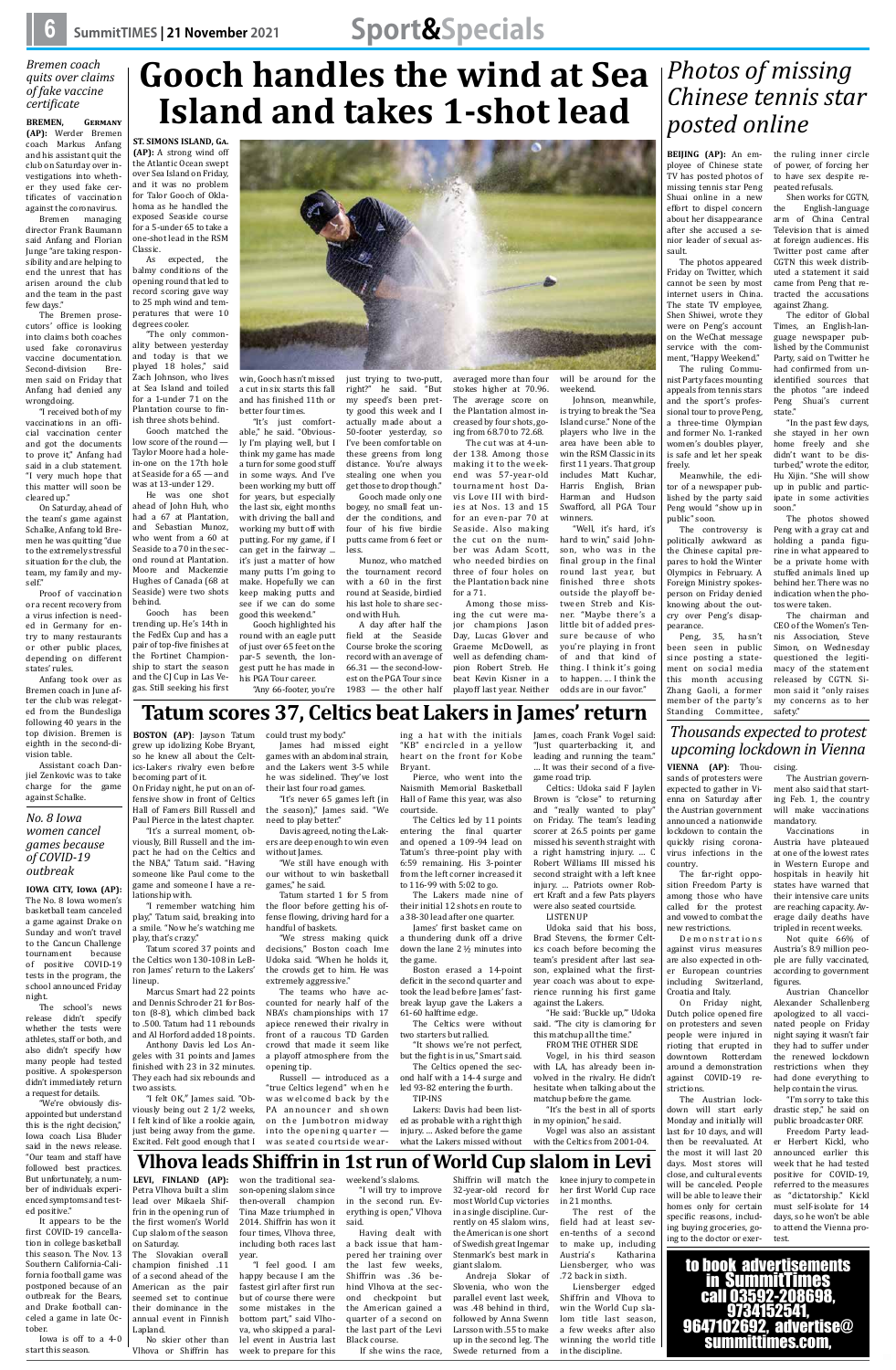To book ad-space, contact SummitTimes at GANGTOK:

For circulation details Contact: (Sandeep) 9734152451

& for Advertisement booking at 9933427505 or at office no 03592 208698. Mail us at advertise@ summittimes.com

#### **Siliguri:**

Mr. Mani Rai, M/s. Space Ads, B.R. Ambedkar Building, Room No.7, 1st floor. Opp. Ganga Hotel. Hill Cart Road. Siliguri – 03. Ph. 9832318644/ 9800682989/ 9153035100 or mail at mani\_siliguri@yahoo.co.in.

**THE HAGUE, Netherlands (AP)**: Police opened fire on protesters and seven people were injured in rioting that erupted in downtown Rotterdam around a demonstration against COVID-19 restrictions. The Dutch city's mayor called it "an orgy of violence."<br>Mayor

#### **Kolkata office:**

Irshad Ali/ Imteeyaz. Synapse, 6, Madan Street, Mezine – 2, 2nd floor. Kolkata – 700072. Ph. 033-22124348/ fax 033-22124337/ mob. 9830547774/ 983108397. E-mail: contact.synapse@gmail.com/ irshad\_ali123@rediffmail.com

# **'Orgy of violence': Dutch police open fire on rioters**

It was one of the worst outbreaks of violence in the Netherlands since coronavirus restrictions were first imposed last year. In January, rioters also attacked police and set fires on the streets of Rotterdam after a curfew came into force.<br>Iustice Minis-Justice Minis-<br>Ferd Grapper-

ter Ferd haus condemned the events.<br>The "The riots and<br>extreme violence

Mayor Ahmed Aboutaleb told reporters in the early hours of Saturday morning that "on a number of occasions the police felt it necessary to draw their weapons to defend themselves" as rioters ran rampage through the port city's central shopping district, setting fires and throwing rocks and fireworks at officers.

> violence Video from social media shown on Dutch

"They shot at protesters, people were injured," Aboutaleb said. He did not have details on the injuries. Police also fired warning shots.

A number of police officers also were injured in the violence and officers arrested dozens of people and expect to arrest more after studying video footage from security cameras, Aboutaleb said.

Photos from the scene showed at least one police car in flames



Riot police and a water cannon restored calm after midnight.

and another with a bicycle slammed through its windshield. against police officers, riot police and firefighters last night in Rotterdam are dis-

gusting to see," he said in

a statement.

"Protesting is a great right in our society, but what we saw last night is simply criminal behavior. It has nothing to do with demonstrating," he add-

ed.

Police units from around the country raced to Rotterdam to

the rioting.

broadcaster NOS appeared to show one person being shot in Rotterdam, but there was no immediate word on what happened.

help bring Friday night's situation under control. Local media reported that gangs of soccer hooligans were involved in The government has said it wants to introduce a law that would allow businesses to restrict the country's coronavirus pass system to only people who

Police said in a tweet that it was "still unclear how and by whom" that person was apparently shot. An independent in-

vestigation into the shootings by police was opened, as is the case whenever Dutch police use their weapons.

are fully vaccinated or have recovered from COVID-19 — that would exclude people who test negative.

The country has seen record numbers of infections in recent days and a new partial lockdown came into force a week ago.

Local political party Leefbaar Rotterdam condemned the violence in a tweet. "The center of our

beautiful city has this evening transformed into a war zone," it said. "Rotterdam is a city where you can disagree with things that happen but violence is never, never, the solution."

**In uncertain times, Chileans vote with ballots and wallets**

**SANTIAGO, Chile (AP):** Miguel Torres is the archetype of what might be called the Chilean dream.

A college dropout, he nonetheless rose above his working class roots thanks to decades of economic stability and Asian Tiger-like growth to build a successful career as the owner of a small outdoor advertising business.

But in the runup to Sunday's presidential election, the 68-year-old has been attempt-

ing the previously unthinkable: to sell the spacious home he built with a lifetime of hard work. While he doesn't have any offers, if he is lucky enough to find a buyer he plans to stash the proceeds abroad and downsize.

> But many Chilean are not convinced, even if a late surge in the polls by Kast — whose brother was one of the University of Chicago-trained economists who designed Pinochet's economic reforms has somewhat calmed market iitters.

"I'm too old to leave the country," he says, surveying the pool and giant camellia trees that adorn his home in the tony Los Condes neighborhood of Santiago, the capital. "But I'm not going to leave what little money I have here."

Torres isn't the only Chilean on edge.

After an intense wave of social and political unrest in recent years that includes the current effort to rewrite the constitution, Chileans are heading to the polls with a mix of dread, optimism and above all uncertainty about what lies ahead.

The country has long stood in sharp contrast to its chaotic neighbors such as chronic debt-defaulter Argentina to the east or, to the north, Peru, which has seen five presidents since 2018.

But there is growing frustration with the free market model and its inability to root out nagging inequality and deliver affordable, quality public services in the country of 19 million people.

Polls consistently point to two frontrunners neck and neck ahead of all others in the seven-candidate race, though neither has been close to the 50% threshold needed to avoid a December runoff.

One contender, Gabriel Boric, is a 35-year-old former protest leader who has formed an alliance with the Communist Party and promises to "bury" Chile's past as a model of neoliberalism — a jab at the reforms imposed in the 1980s by Gen. Augusto Pinochet.

The other, José Antonio Kast, is a previously fringe candidate from Chile's far right who has a long history of defending the dictator's rule and attacking what he calls Chile's "gay lobby." In the runup to the vote, Chileans like Torres have been voting with their wallets, opening dollar-denominated bank accounts and shuttling their savings abroad in the time-tested manner of their neighbors in Argentina. Capital flight by non-corporate businesses and households surged to \$29 billion in the 12 months ending in September, a jump of nearly 70% from the outflows reported a year earlier. Bond prices and the peso have also fallen sharply. "To see political risk driving behavior to this extent is very new in Chile," said Jonah Rosenthal, an economist specializing in Latin America at the Institute of International Finance, a Washington-based trade group representing major international banks. "For Chileans with capital, there's no roadmap to navigate uncertainty."



Reflecting Chile's recent upheaval, and South America's increasingly polarized politics, the two main candidates are a study in contrasts.

Boric, who was brought up in the vast Patagonia region where his Croatian ancestors settled, rose to prominence as a leader of protests a decade ago demanding higher quality and less expensive education. Like a bevy of other student activists, he was elected to congress in 2014, noted for his informal dress, hipster tattoos and at one point even a Mohawk.

He dismissed criticism that he was snubbing protocol, calling such things "a tool of the elites to distinguish themselves from the low people."

The Broad Front he heads is modeled on a leftist coalition of the same name in Uruguay and has proposed to raise taxes on the "super rich" to pay for expanding public services and protections for the environment.

#### to gouge consumers or block entry to new competitors.<br>Other companies

sets.<br>The companies "failed to declare illegal implementation of operating concentration," the regulator said on its website.

He also wants to eliminate Chile's privatized pension system — a hallmark of the Pinochet years that successive democratic governments were reluctant to touch despite growing evidence that the employee-only funded plan leaves masses of working class Chileans without enough to retire on.

Alibaba, the world's<br>biggest e-commerce e-commerce company by sales volume, was fined \$2.8 billion in April for practices that regulators said suppressed competition. Meituan, a food delivery platform, was fined \$534 million on Oct. 8.

Kast is the son of a German who served in Hitler's army during World War II and them migrated to Chile in the 1950s. An open admirer of Brazil's far-right President Jair Bolsonaro, his newly formed Republican Party seeks to cut corporate taxes and government red tape.

He has run a mostly law and order campaign that has stoked divisions on social issues such as abortion and LGBTQ rights, immigration and the role of religion in schools.

He is also highly critical of Chile's outgoing president, fellow conservative Sebastian Piñera, for reaching agreement with his political enemies — among them Boric — to rewrite the Pinochet-era constitution in the wake of huge protests triggered by a hike in Santiago's subway fares.

If elected, Kast could butt heads with the left-leaning assembly that is drafting the new constitution and which, in theory, could cut short the next president's term.

In true Chilean fashion, both Boric and Kast have tried in the final stretch to play down their past radicalism, hoping to attract moderate voters who make up the bulk of the electorate — a trend that would likely continue in a runoff scenario.

"As much as Boric tries to make substantial changes to his campaign platform, he'll have the Communist Party next to him and they won't let up," said Juan Sutil, the owner of a major food conglomerate and head of the influential Chamber of Commerce and Production.

Torres, who has already started to transfer some of his savings into U.S. dollars, also worries that pressing social demands will end up weakening Boric's hand with his Communist allies.

"They are going to steamroll him," Torres says.

But others say Chile, uniquely in a region wracked by turmoil, is properly channeling discontent.

Sergio Bitar, who served in the socialist administration of Salvador Allende that was overthrown by Pinochet as well as several center-left governments since, said the myth of the Chilean "economic miracle" died long ago. In indicators such as household income and poverty, the country lags far behind its peers in the Organization for Economic Development, a group of the world's 38 most advanced countries.

He nonetheless regrets that Boric and his supporters have chosen to focus much of their indignation at old timer moderates like himself.

"Let's hope the youth don't commit the same mistake as us in underestimating the right," said Bitar, who was forced into exile for years after being imprisoned by Pinochet in the 1973 coup.

He said that while every generation tries to shatter the status quo that it inherits, political leadership requires compromise as well as idealism.

*Thailand's festival honoring rivers also pollutes them*

**BANGKOK (AP)**: Thais flocked to rivers and lakes on Friday evening to release small floats adorned with flowers and candles in an annual festival honoring the goddess of water, with thousands of the tiny boats ending up clogging and polluting the country's waterways.

Within hours, workers began trawling the rivers to fish out the offerings, as paying tribute to the divinity is increasingly proving to be ecologically hazardous.

The Loy Krathong festival allows believers to symbolically float their misfortunes away on "krathongs" and start another year of life with a clean slate. The festival is celebrated on the night of the full moon of the 12th lunar month, which traditionally marks the end of the rainy season.

Thon Thamrongnawasawat, a leading Thai marine biologist, said getting people to stop using harmful materials such as polystyrene foam — Styrofoam — for their floats remains the priority because they cause the most damage to the water and aquatic life. The number of endangered sea creatures found dead ashore, which he believes stems from the problem of ocean trash in Thailand, doubled from 2017 to 2020.

Activists have noted a change in people's behavior over decades, pointing to rising awareness of the damage krathongs cause. The total number of krathongs collected in Bangkok has fallen from over 900,000 in 2012 to just over 490,000 last year, and there has been an even sharper reduction in the number of floats made of Styrofoam, from 131,000 to under 18,000 over the

same period. Even so, some conservationists advocate a more radical solution.

"We need to revolutionize the practice, allowing the ecosystem of the waterways to be restored," said Tara Buakamsri, Thailand country director for the environmental group Greenpeace. "We should not release any floats, because even if they are made from natural materials, the amount of them exceeds what rivers

can naturally deal with." "We depend on clean water for our livelihood and the aim of Loy Krathong should be to protect and rejuvenate our rivers without putting anything in them." Sales of materials

for krathongs have been slow this year due to the pandemic, said Nopparat Tangtonwong, a vendor at Pak Klong market, famous for selling flowers. "COVID-19 causes the

economy to be sluggish, so people prefer saving their money and floating online instead," she said.

At the same time, children are uninterested in banana-leaf floats, the main natural alternative to Styrofoam, she said. "They prefer fancy floats made of ice-cream cones and bread because they can feed the fish at the same time."

Such an approach is not helpful, said Wijarn Simachaya, president of Thailand Environment Institute. "If you float somewhere with no fish, those floats will cause pollution in the water. It is difficult to collect them, too, as the bread absorbs the water and sinks into the river. "

"In addition, the sellers usually put chemical colors in those floats, which is harmful to the water," he said.

Banana leaves are the best krathong material because they do not decompose too quickly, and once collected, can be used for making fertilizer, Wijarn said.

"Doing a virtual Loy Krathong celebration is another good solution to avoid environmental damage, especially during the COVID-19 outbreak, but I don't think it can satisfy people's lifestyle, as they still want to enjoy the festival," he said.

### **China fines tech giants over anti-monopoly violations**

**BEIJING (AP):** Chinese tech giants including Alibaba Group and Tencent Holdings were fined Saturday for failing to report corporate acquisitions, adding to an anti-monopoly crackdown by the ruling Communist Party.

The companies failed to report 43 acquisitions that occurred up to eight years ago under rules on "operating con-

centration," according to

the State Administration for Market Regulation. Each violation carried a penalty of 500,000 yuan (\$80,000), it said.

Beijing has launched anti-monopoly, data security and other crackdowns on tech companies since late 2020. The ruling party worries the companies have too much control over their industries and has warned them not to use their dominance

fined in the latest round of penalties include online retailers JD.com Inc. and Suning Ltd. and search engine operator Baidu Inc. The acquisitions dating back to 2013 included network technology, mapping and medical technology as-